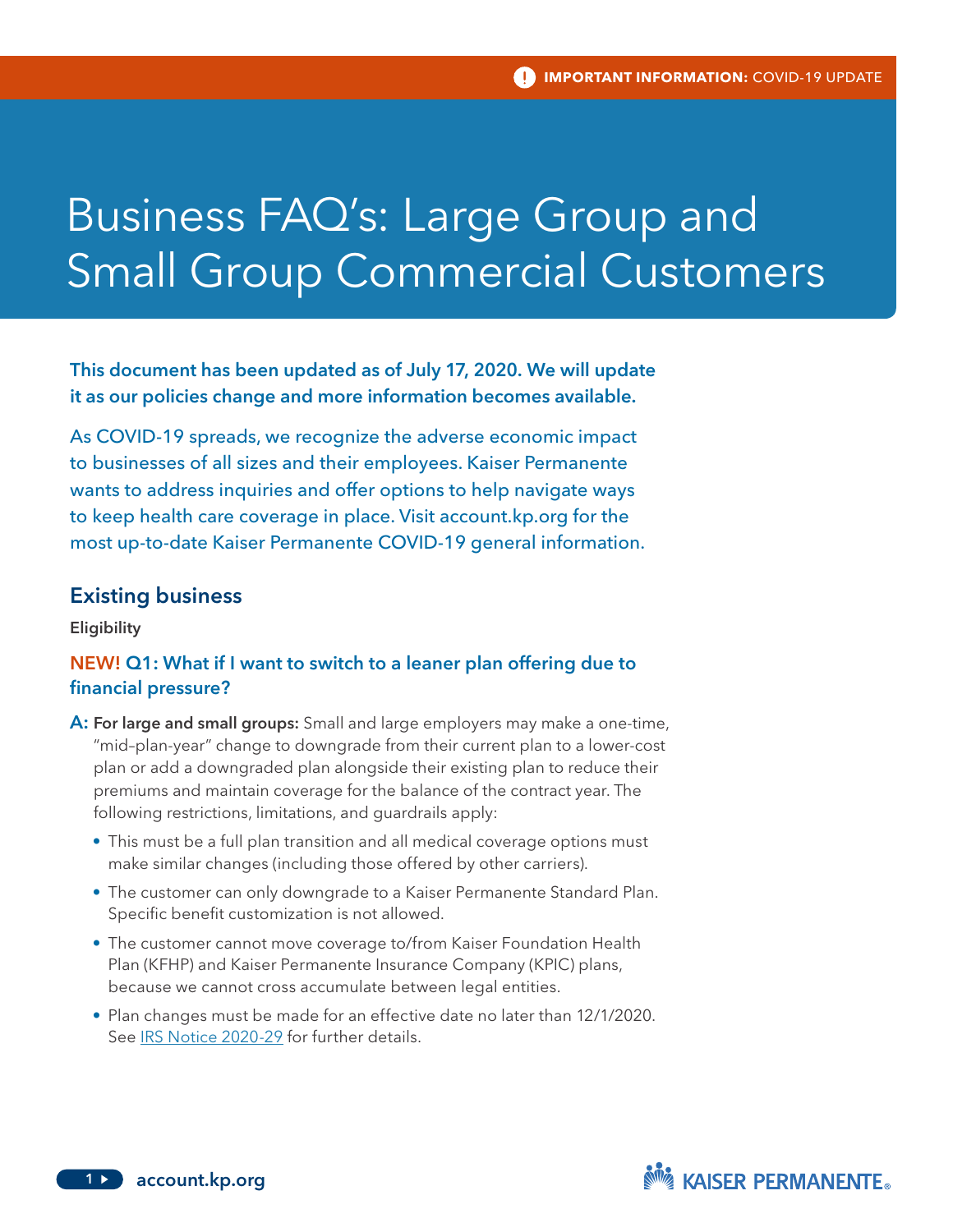- Accumulation credit to new plan deductibles and out-of-pocket maximums can be supported with the following exceptions/limitations:
	- $\triangleright$  The customer must keep the same Group ID when changing plans mid–contract year.
	- $\blacktriangleright$  The customer must remain in the same line of business (Large Group, Small Group, Kaiser Permanente for Individuals and Families).
	- $\triangleright$  The customer may not change plans multiple times within the contract year or accumulation period.
	- $\triangleright$  We cannot provide an automated accumulation credit when a member stays in the same group but moves from one region to another.

| Line of business<br>crossover Y/N | SG | LG | <b>KPIF</b> |
|-----------------------------------|----|----|-------------|
| SG                                |    |    |             |
| LG                                |    |    |             |
| KPIF                              |    |    |             |

• See the charts below for accumulated benefit carryover:

| <b>Product</b><br>crossover Y/N | <b>HMO</b> | <b>DHMO</b> | <b>HDHP</b> | <b>KPIC</b> |
|---------------------------------|------------|-------------|-------------|-------------|
| <b>HMO</b>                      |            |             |             |             |
| <b>DHMO</b>                     |            |             |             |             |
| <b>HDHP</b>                     |            |             |             |             |
| <b>KPIC</b>                     |            |             |             |             |

# NEW! Q2: Will Kaiser Permanente allow employers to take advantage of the provisions of IRS Notice 2020-29, which permits employers to make midyear plan changes to the benefits they offer?

A: For large and small groups: Earlier in the pandemic emergency, Kaiser Permanente permitted employers to make midyear benefit plan changes as long as the changes were effective August 1, 2020. If employers allowed employees to pay for health benefits on a pre-tax basis, this created potential federal tax problems for any employees who changed plans.

To address this issue, IRS Notice 2020-29 permits midyear benefit plan changes during 2020 without adverse tax consequences. While the notice provides flexibility to employers to decide whether or not to make these changes, it does not require Kaiser Permanente, as the provider of coverage, to agree to any requests from employers.

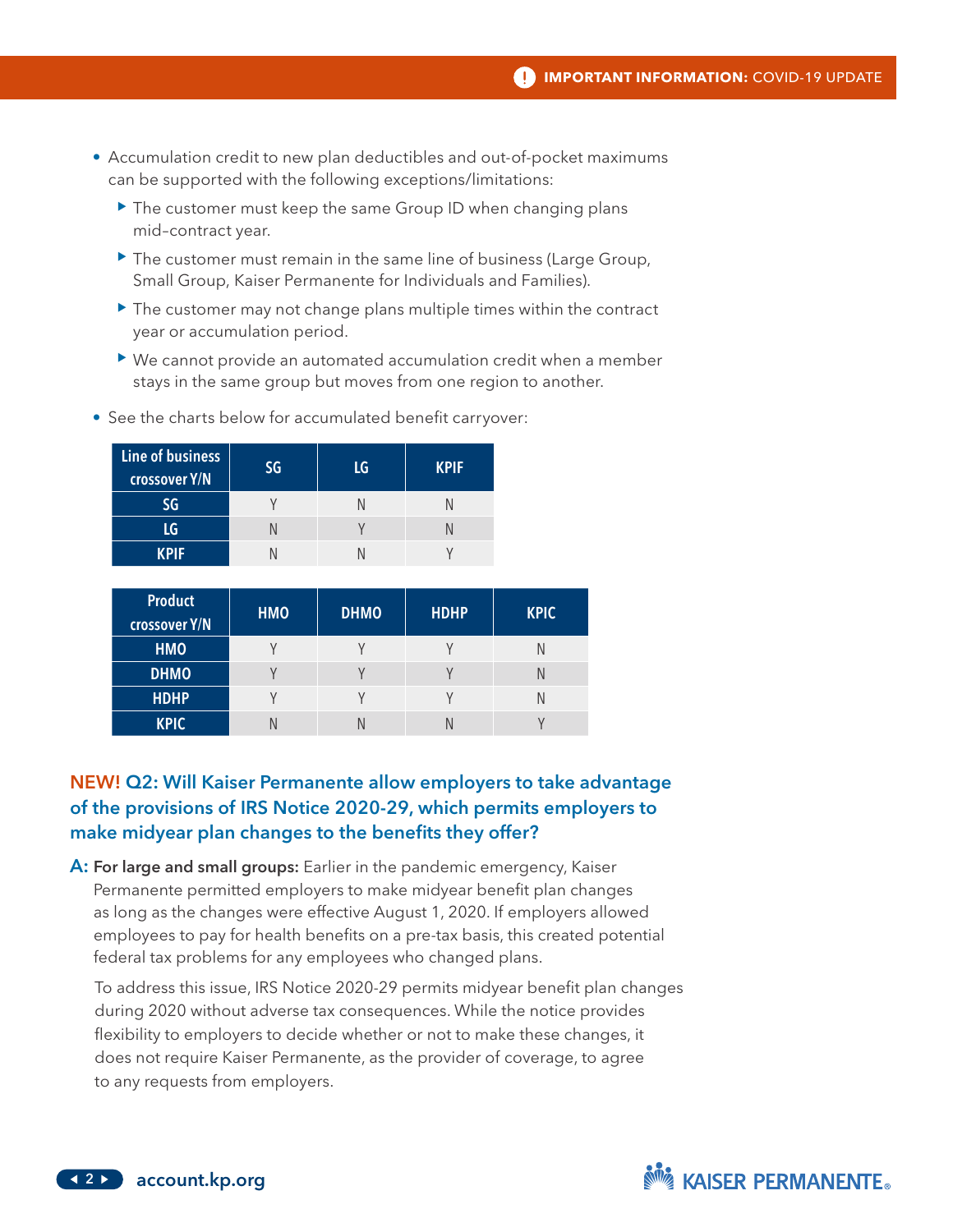#### **IMPORTANT INFORMATION: COVID-19 UPDATE**

Kaiser Permanente will consider an employer group's request for a midyear benefit plan change as permitted under Section 125 (without adverse tax consequences) subject to the following conditions:

- Kaiser Permanente will agree to only one midyear benefit plan change with open enrollment period per contract year through a 12/1/2020 effective date.
- To the extent permitted by applicable law and regulations, the employer must extend the open enrollment period to all medical plan offerings and must permit all eligible employees to participate, including those who previously waived coverage.
- The duration of the open enrollment period may not be greater than 2 weeks and resulting enrollment changes must be submitted to Kaiser Permanente on or prior to the effective date of coverage. We cannot receive enrollment changes after the proposed effective date.
- Changes made during open enrollment will have prospective effective dates only. No requests for retroactive enrollment will be approved.
- Employer contribution rates must remain unchanged for all plans offered by the employer.
- Except as required or permitted by law, enrollees must stay enrolled in the plan selected during the midyear open enrollment period for the duration of the contract period.

Employers who are not making a midyear benefit plan change but want to conduct a special enrollment period (SEP) for a limited time for all employees who want to switch to a leaner plan, as well as those who waived coverage, will follow the conditions outlined above. Requests to allow employees to switch enrollment to a richer plan will be considered on a case-by-case basis.

Kaiser Permanente reserves the right, in its sole discretion, to decline requests or to revise these conditions at any time.

# NEW! Q3: Will Kaiser Permanente allow employers to take advantage of the maximum flexibility allowed by IRS Notice 2020-29, which permits employers to offer midyear individual employee plan changes without a qualifying event?

**A: For large and small groups:** IRS Notice 2020-29 permits employees who previously declined coverage or who want to make midyear benefit plan changes during 2020, without a qualifying event, to do so without adverse tax consequences. While the notice provides flexibility to employers to decide whether or not to permit these changes, it does not require Kaiser Permanente, as the provider of coverage, to agree to any requests from employers.

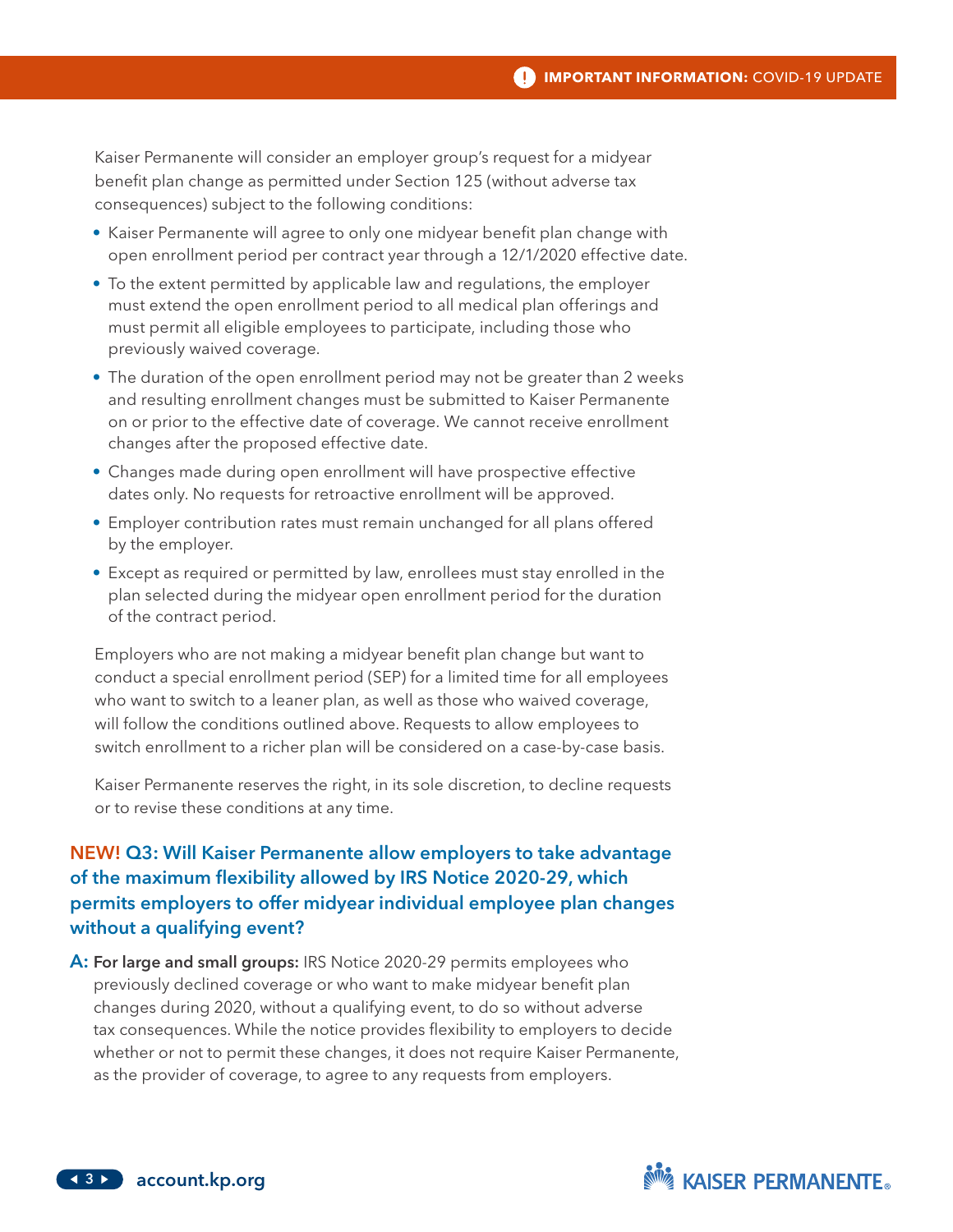#### **IMPORTANT INFORMATION:** COVID-19 UPDATE

Other than the one-time option offered for April and May 2020 effective dates that was permitted by Kaiser Permanente for employees who waived coverage, Kaiser Permanente will not approve additional requests by employers for midyear individual employee benefit plan changes.

Q4: Can I delay the dates of our regular open enrollment to follow our contract effective date due to COVID-19 business impact? (For example: a July 1 renewal would typically offer open enrollment before July effective date. Due to business impact, we cannot offer an open enrollment until later in the year.)

A: For large and small groups: Yes, Kaiser Permanente will allow a delayed open enrollment when it was not offered prior to the contract effective date and is offered to all eligible employees and all carriers allow the open enrollment.

# Q5: Can an employee who loses eligibility (e.g., hours reduced, furloughed employee, etc.) retain eligibility if I still pay the employer contributions?

A: For large and small groups: As long as the group and employee are current on their monthly payments, Kaiser Permanente will allow employees that would otherwise have lost eligibility to remain on the plan.

## Q6: Can an employee who loses eligibility retain eligibility if I will not pay employer contributions?

A: For large and small groups: If an employee loses eligibility and the group will not cover the employer contribution, the employee is encouraged to explore COBRA, their state-based exchange, the federally facilitated marketplace or Kaiser Permanente individual and family coverage based on a qualifying life event. They may also be able to obtain coverage through a spouse's health care plan. These options are typically available for the employee to elect coverage for a limited period of time, often referred to as a special enrollment or election period. This is not an extensive list of coverage options, and there may be programs available through the state or other entities. For more information on health care coverage options, visit healthcare.gov or call the Kaiser Permanente Individual and Family plans line: 800-699-1853.



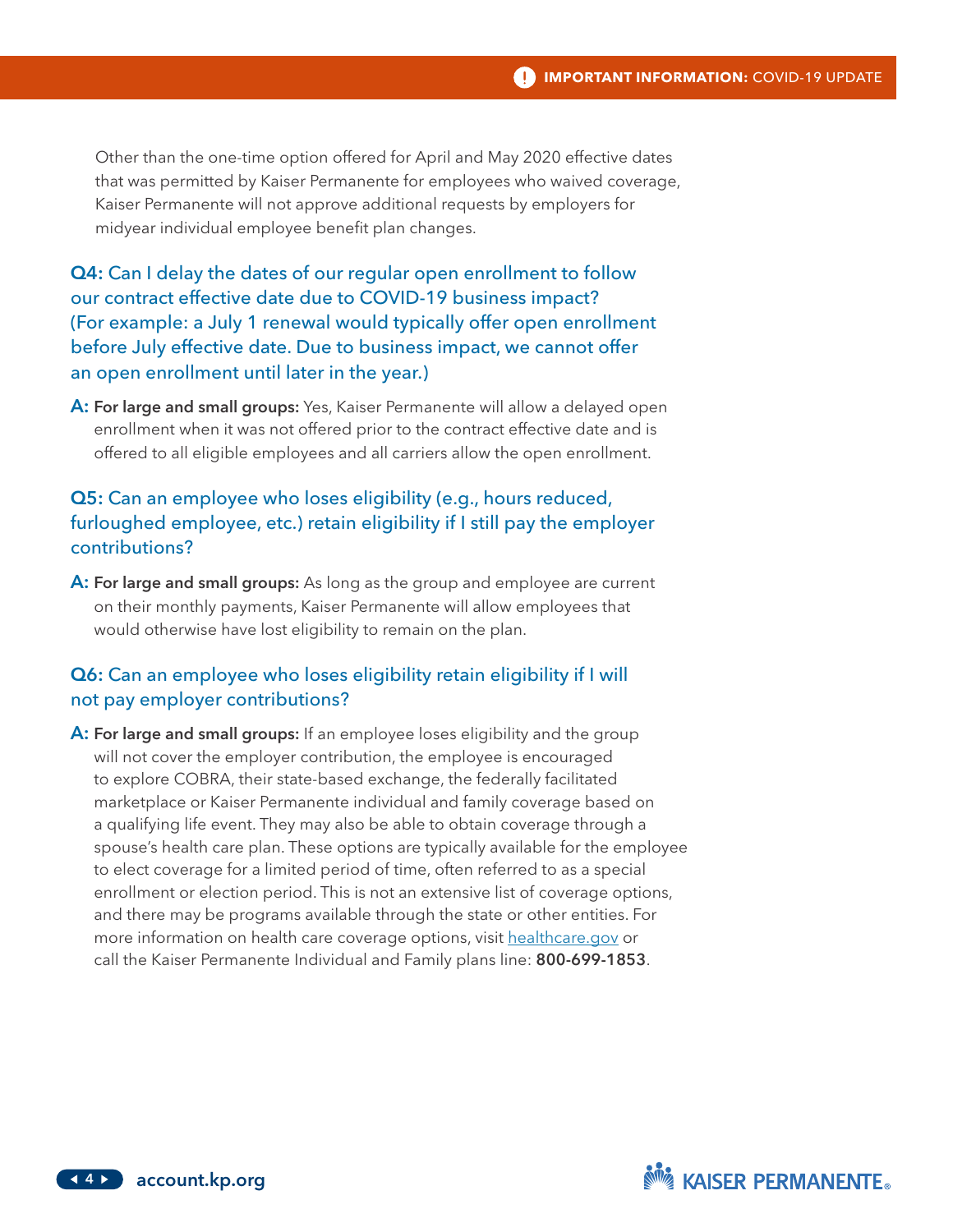## Q7: If I hire employees back after a layoff, can they waive the waiting period when they return?

A: Large Group: Kaiser Permanente will allow the group to define the waiting period, as long as the waiting period and employer contribution are consistent for all employees.

**Small Group:** Kaiser Permanente will allow the group to define the waiting period when the employee returns to work, with no minimum, but no greater than 90 days.

# Q8: Can an individual who is losing their coverage choose to go without coverage?

A: An individual losing their health coverage can choose to go without coverage but may face a penalty for failing to comply with any state Individual Mandate (CA and District of Columbia applicable) requiring residents to have health care coverage.

# Q9: Due to the COVID-19 pandemic, can I allow my employees to keep dependents who are turning 26 on their plan longer?

A: While Kaiser Permanente understands the difficulties during this time, we will not be allowing coverage extensions at age 26. Members have other options to retain health care coverage, as turning 26 is considered a qualifying life event. They are encouraged to explore their state-based exchange, the federally facilitated marketplace, or Kaiser Permanente individual and family coverage. These options are typically available for the member to elect coverage for a limited period of time, often referred to as a special enrollment or election period. This is not an extensive list of coverage options, and there may be programs available through the state or other entities. For more information on health care coverage options, members can visit healthcare.gov or call the Kaiser Permanente Individual and Family plans line: 800-699-1853.

## Q10: Will Kaiser Permanente in California be recertifying Small Groups during this time?

A: Kaiser Permanente has placed the recertification process on hold until further notice.

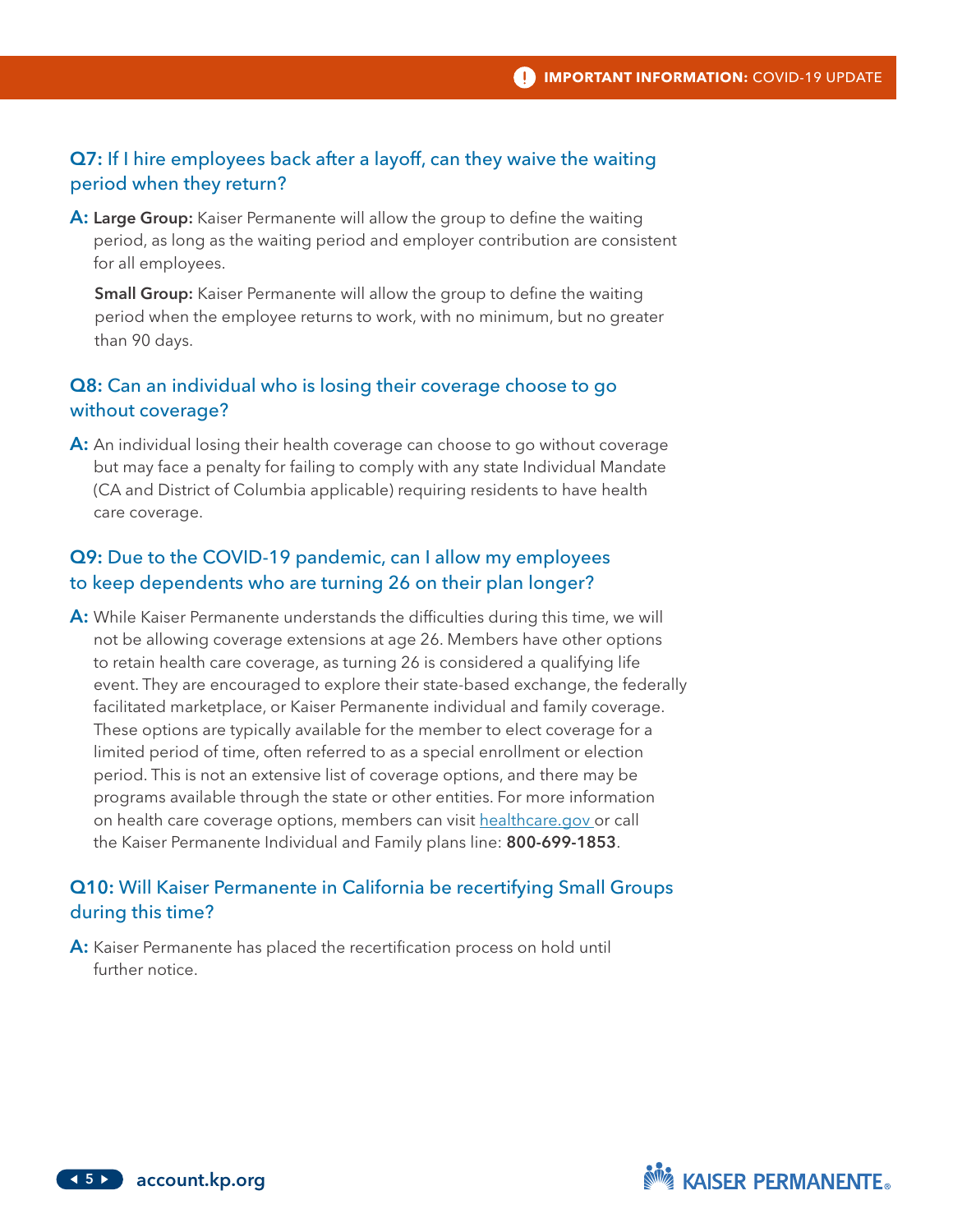Q11: If a large group has temporarily laid off or furloughed employees during the pandemic and no longer meets the threshold for Large Group coverage, will Kaiser Permanente move the group to Small Group until they can rehire their employees?

A: In all regions except Oregon and Washington, guaranteed renewability allows a group to stay in its current market segment at renewal. This means that a group with a Large Group contract may renew that contract even if it falls below the Large Group threshold. Only Oregon and Washington law require us to move groups to the correct market segment at renewal.

Note: The count is usually based on the average over a 12-month period prior to renewal. Plan changes during the current plan year may invalidate a group's ability to stay in their current market segment. Please consult your Kaiser Permanente account manager for more information.

#### **Benefits**

# Q12: If I am not able to submit a plan change request in a timely manner, will Kaiser Permanente Small Group accept a late request?

A: Small Group: Kaiser Permanente will keep our current policy in place that requires plan changes to be submitted by the 15th of the month.

# Q13: Can I enhance an existing plan temporarily due to fear of out-of-pocket expenses for employees?

A: For large and small groups: Kaiser Permanente already offers a number of ways to help members who may experience financial hardships. Cost sharing for medically necessary screening, testing, and treatment for COVID-19 has been reduced to zero dollars (\$0.00) for all Kaiser Permanente fully insured plans. (Self-funded employers will independently decide if they will waive member costs for COVID-19 services.) Additionally, eligible members who are experiencing high medical expenses may apply for our Medical Financial Assistance (MFA) program, which covers emergency and medically necessary health care services, pharmacy services and products, and medical supplies provided at Kaiser Permanente facilities. There is more information available on kp.org. For eligibility rules and how to apply, visit kp.org/mfa.

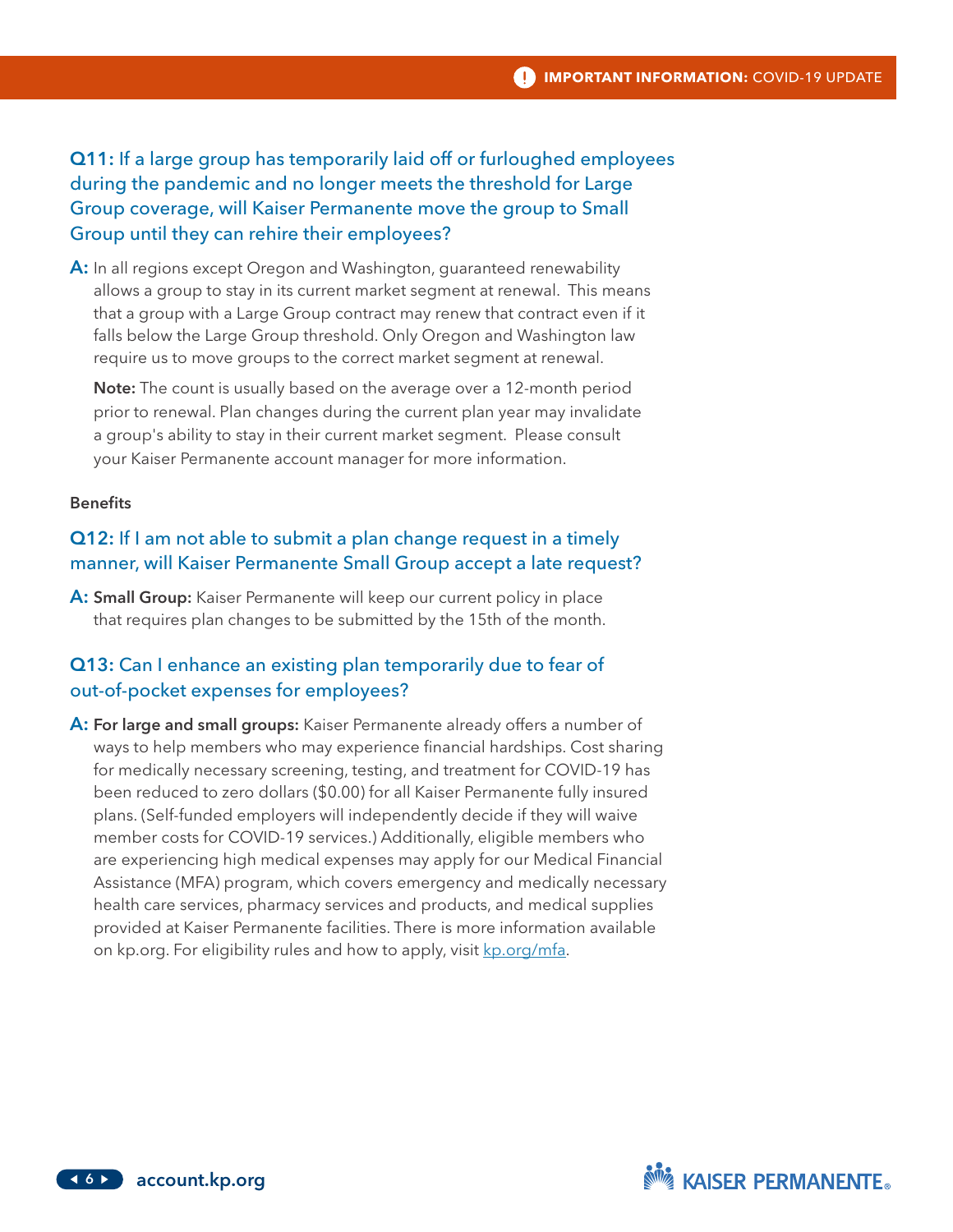# Q14: For Small Group in CA/GA/HI: If an employer terminates their grandfathered/grandmothered (Keep Your Plan) plan, can they be reinstated with the grandfathered/grandmothered (Keep Your Plan) plan?

A: A grandfathered/grandmothered (Keep Your Plan) plan is required to have at least one member continuously enrolled on the plan. If a grandfathered/ grandmothered (Keep Your Plan) plan is terminated and there is a gap in coverage, then the grandfathered/grandmothered (Keep Your Plan) plan is no longer an option and only ACA metal plans are available to the group.

#### Financial

#### Q15: What happens if I cannot pay due to finances — including an extended grace period?

A: For large and small groups: Kaiser Permanente understands the financial impact that the COVID-19 crisis has had on our customers, members, and communities. Kaiser Permanente is working with regulators and will continue to send bills and notices as normal practice; however, we will not terminate groups for late payments through the month of September.

#### Q16: Can you offer employee financial assistance?

A: For large and small groups: Kaiser Permanente understands the financial impact that the COVID-19 crisis has had on our customers, members, and communities. Kaiser Permanente is working with regulators and, at this time, will not terminate coverage for non-payment of premium or out-of-pocket expenses through the month of September.

# Q17: Is Kaiser Permanente following the California Insurance Commissioner's direction in terms of a 60-day grace period for all insurance policy holders including health insurance? Does this apply to both Large Group and Small Group?

A: For large and small groups: Yes, Kaiser Permanente is following the California Insurance Commissioner's recommendation of allowing a 60-day grace period before suspending coverage. This applies to all of our business regulated by the California Insurance Commissioner, including Large Group and Small Group. While the guidance does not apply to the majority of Kaiser Permanente's business because we are regulated by the Department of Managed Health Care, we are still complying with the grace period for all groups.

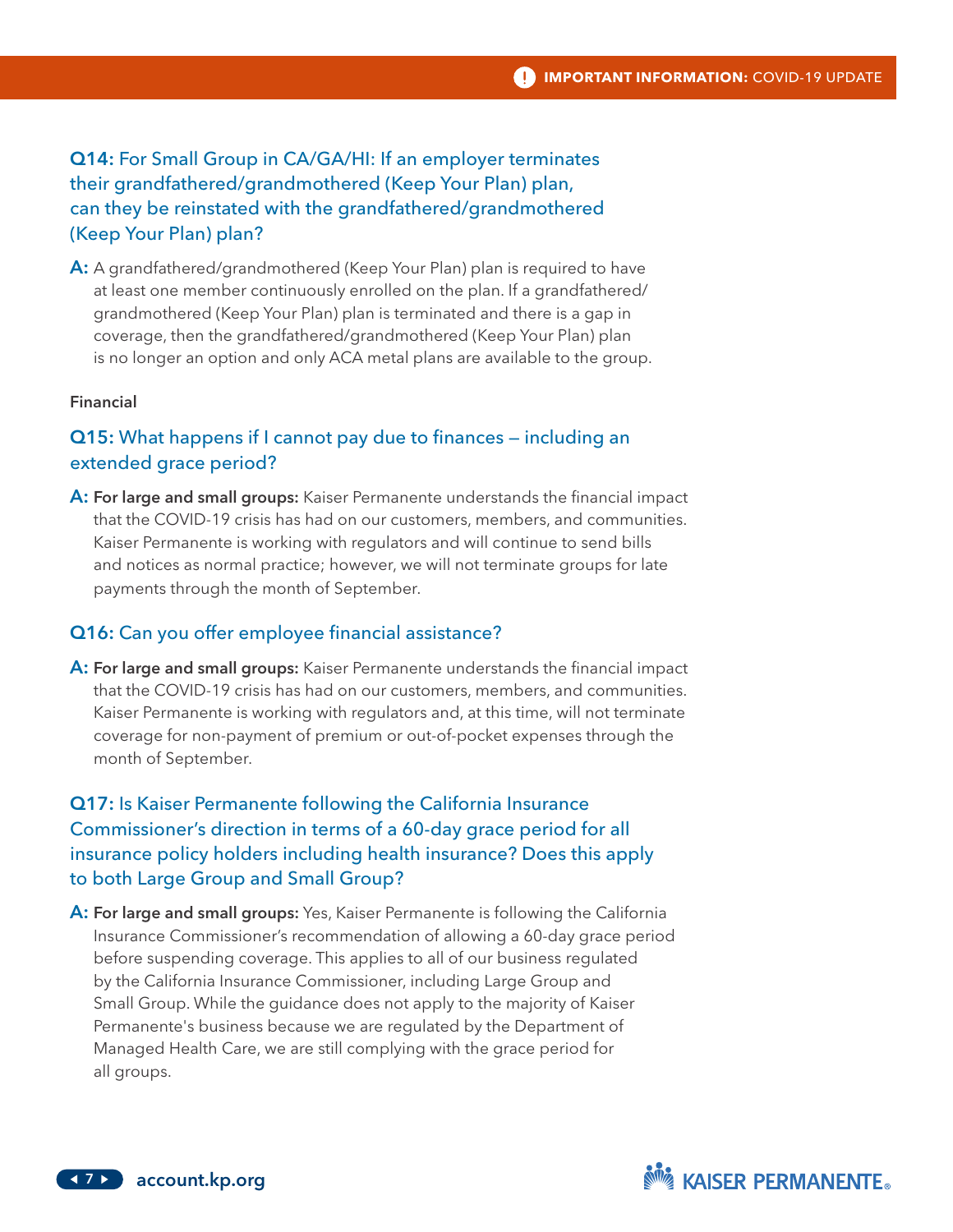#### Q18: If an employer cannot make their payment, can they be placed on a payment plan?

A: Large Group: Please consult your Kaiser Permanente Account Management team for more information.

**Small Group:** Please contact Kaiser Permanente Membership Administration to discuss payment plan options.

- California: 800-790-4661, option 1
- Washington: 855-397-3599
- Maryland/Virginia/District of Columbia: 877-514-5114

#### Q19: My bill includes employees I have terminated; will you allow paying a reduced amount on bill?

A: Kaiser Permanente encourages our group customers to pay their invoice as billed as this reduces the risk of groups becoming delinquent and, for minor changes in enrollment, adjustments are corrected in the next billing cycle. We understand during this time, you may have more fluctuations in monthly enrollment than in normal circumstances. If you have employees who lose coverage after your billing statement is generated, please make sure they are disenrolled with Kaiser Permanente by using account.kp.org to process the termination immediately and review your current enrollment roster.

If you have employees who have been confirmed disenrolled after your current bill generation, you can adjust your payment to match the current enrollment for your plan. Be advised that your next bill will show any adjustments as well as current plus past due amounts

# Q20: Will Kaiser Permanente change its current HSA-eligible high-deductible health plans to provide all telehealth visits to members at \$0 out of pocket?

A: No. The recently passed CARES Act made a temporary change in IRS requirements that allows — but does not require — health plans to waive cost sharing for telehealth visits. This is a temporary exemption for 2020 and 2021. Kaiser Permanente has decided not to make any changes to our HSA-eligible HDHPs at this time. We will continue to treat telehealth visits for these plans as being subject to the deductible, then no charge after the deductible is met.

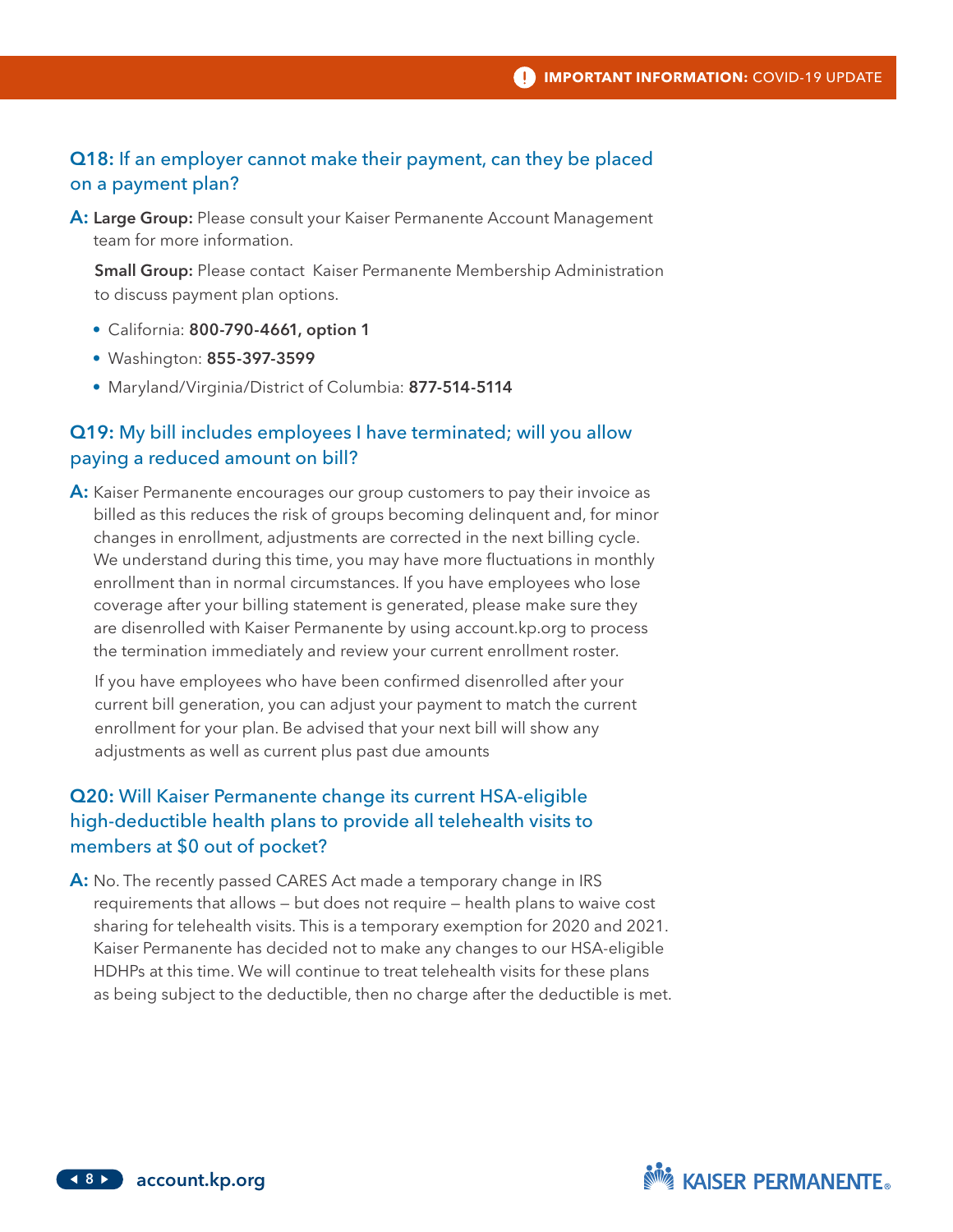## Q21: How will expenses for care on the U.S. Navy hospital ship Mercy be handled?

A: All Kaiser Permanente patients who receive care from the USNS Mercy will be transferred in coordination with Permanente Medical Group staff. The services are being offered by the federal government as part of the United States disaster relief efforts. There will not be any member charges or any incremental claims related to these services. All providers on the ship are members of the U.S. military, and services are covered under the federal emergency management budget.

## Q22: Will Choice products (PPO, point-of-service, and out-of-area plans) be handled the same way as HMO and deductible HMO products?

- A: In general, yes. Any diagnostic services or testing related to COVID-19 will be covered with \$0 member out-of-pocket costs. Any services or treatment provided by Kaiser Permanente providers or participating (PHCS) providers will be \$0 member cost share. For care from non-participating providers:
	- If urgent/emergent or referred by Kaiser Permanente (for example, due to space limitations, a member is sent to a makeshift hospital or field hospital), we will cover care at \$0 member cost share.
	- If a member seeks services on their own, the treatment would be covered the same as any other illness at the non-participating provider benefit level.

## Q23: What is the cost to test for COVID-19?

A: The fee for COVID-19 testing is typically \$69. This is the same amount charged when Kaiser Permanente does the test internally or utilizes our primary external vendor. Occasionally the fee will vary if a different vendor needs to be used.

#### Q24: Will brokers be notified of any delinquency from their accounts?

A: We will work with our brokers and consulting partners to ensure we have contact information to provide timely, accurate notification if any of their accounts go into delinquency.

#### Underwriting and Rating

## Q25: For Large Group, will Kaiser Permanente re-rate for enrollment changes?

A: Kaiser Permanente understands the impact that the COVID-19 crisis has had on our customers, members, and communities. At this time, we will not actively re-rate for enrollment changes related to the current crisis.

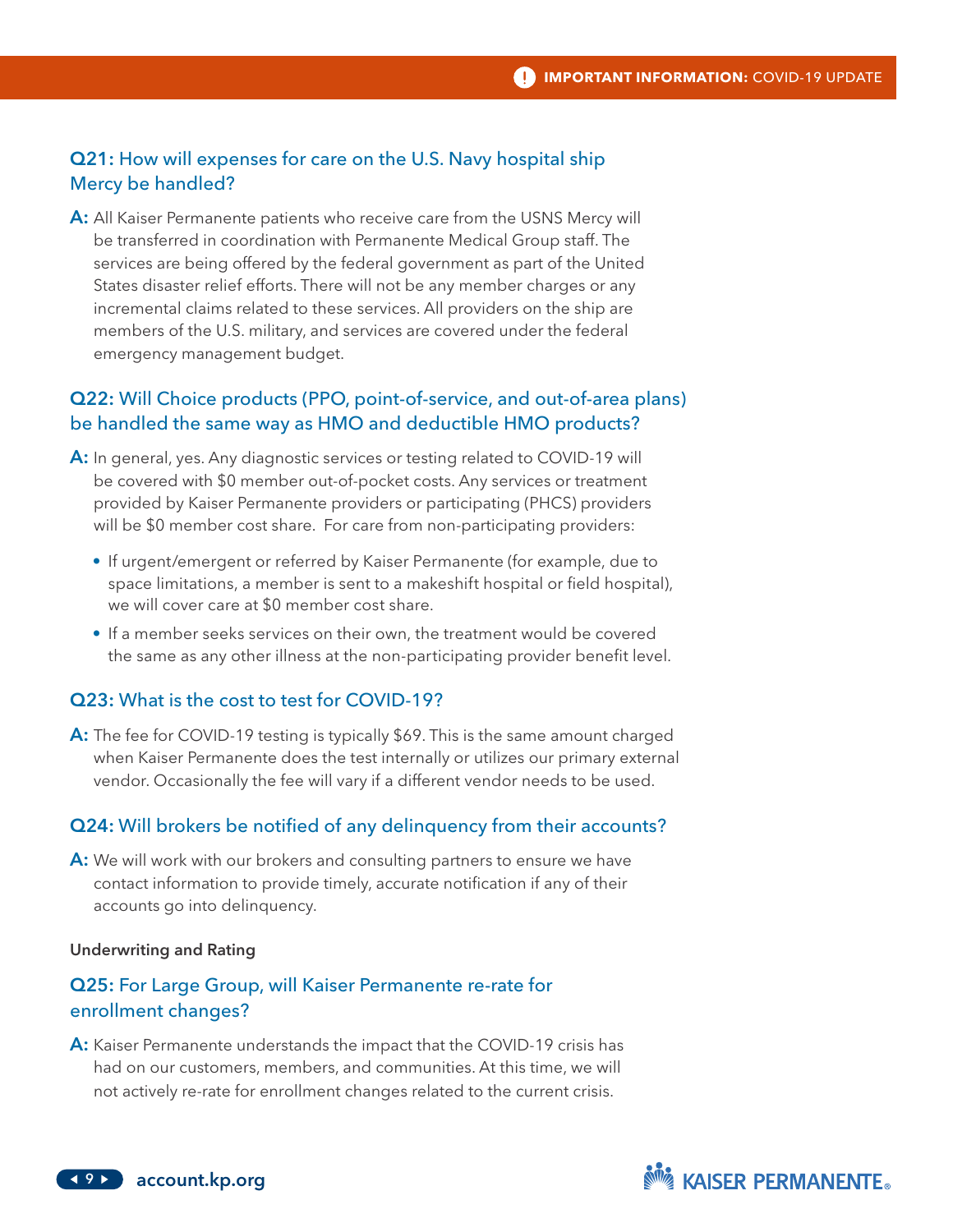# Q26: I'm a self-funded customer and I am experiencing a large drop in claims. What is causing this?

A: A drop in claims can occur at any time depending on specific utilization. At this time, you may experience a greater drop in claims because most non-urgent and elective procedures have been delayed, and we have leveraged telehealth visits, most of which are covered by the Integrated Care Management fee, to keep our members safe while meeting their care needs. A best practice is to continue to accumulate at the higher level as you may experience a greater increase in the future for pent up demand of utilization as the COVID-19 crisis subsides.

# New business

Same as existing business unless otherwise noted:

#### Q27: Is Kaiser Permanente taking new group submissions?

A: Yes, our staff is working as usual to support our customers and we are taking new sales submissions. Please continue to submit groups and we will process them as soon as possible. If you are experiencing any challenges with your new group application paperwork, you should contact your Sales team for assistance.

# Q28: Will participation be reduced or waived so more new groups are eligible for coverage?

A: New groups are still required to meet the health plan's minimum participation requirement to have group coverage.

## Q29: As a new employer applying for coverage, will you waive/reduce contribution?

A: New groups are still required to meet the health plan's minimum contribution requirement to have group coverage.

# Q30: I have a new employer seeking coverage whose employees do not meet minimum hours because of the COVID-19 pandemic. Will Kaiser Permanente accept below minimum hours per week?

A: New groups are still required to meet the health plan's minimum hours worked requirement to have group coverage. As an alternative, Kaiser Permanente also supports enrollment in the exchanges that are now open for a special open enrollment. Our pre-enrollment specialists can be reached at 800-324-9208 and are available to answer your employees' questions Monday through Friday from 7 a.m. to 6 p.m. Pacific time.